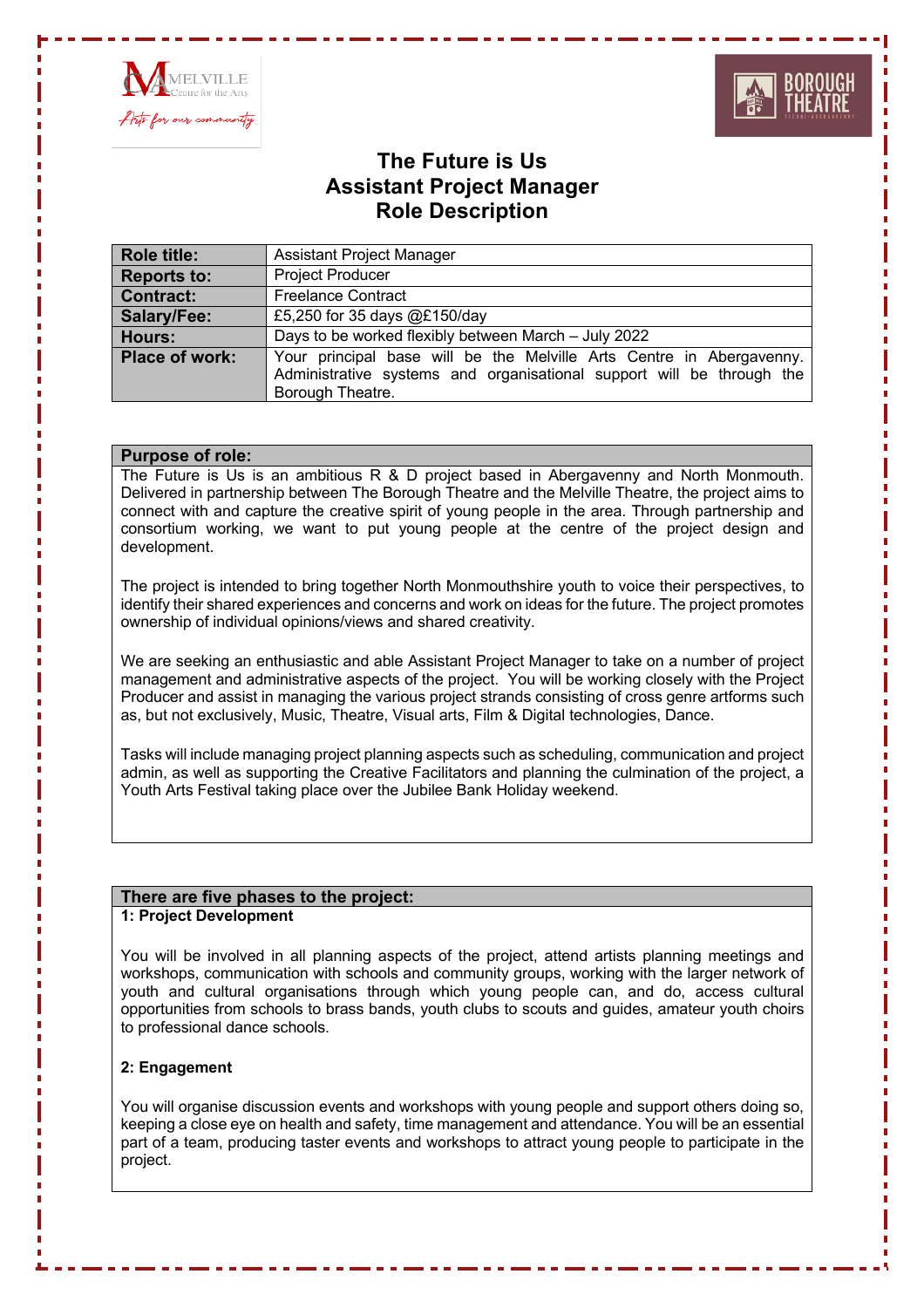



# **3: Exploration**

You will assist and support activity that builds creative industry skills, that allows reflection, exploration, analysis and comment on subjects and themes identified in the previous phase.

# **4: Coming Together**

The work will culminate in a Youth Arts Festival, taking place over the Jubilee Bank Holiday Weekend  $(2<sup>nd</sup>$  to 5<sup>th</sup> June 2022) You will take an active part in organising the frameworks and events to showcase the skills, cultural activity and aspirations of the young people. Shaped by the project process the format may be a mini arts festival, a series of performances or exhibitions, a local youth conference, a take over town event or arts activity weekend.

It will also be a chance to reflect on the project itself and provide ideas and thoughts for future developments and activity.

#### **5: Evaluation**

As Assistant Project Manager, you will be expected to engage with and feed into the evaluation process of the project.

## **Key tasks & responsibilities:**

- To support the Project Producer with administration, project planning and delivery of the project.
- To support the creative team in their work, including supporting the creative process and project delivery
- To communicate clearly with the creative team, schools and community groups as well as project partners and stakeholders
- To work closely with the Social Media Manager to ensure social media channels are used effectively to recruit and communicate with participants
- To attend workshops and rehearsals throughout the project, paying attention to Health and Safety Protocols, Safeguarding, Covid Safety and time management.
- To adhere to Monmouthshire County Council policies as required

#### **Essential Criteria:**

- Experience of project managing inclusive youth arts projects and participant focussed projects
- Experience of arts project management
- Experience of working within the voluntary and amateur cultural activity
- Knowledge of the Welsh Arts/cultural sector infrastructure
- Experience of organising inclusive creative projects with multiple elements
- High level of computer literacy with word processing, spreadsheets and presentation software
- Mobility to travel around North Monmouthshire
- Willingness to work weekends and evenings when necessary
- A working knowledge of, and ability to work within existing safeguarding policies
- An understanding of social media and the requirements of online platforms
- A current DBS check